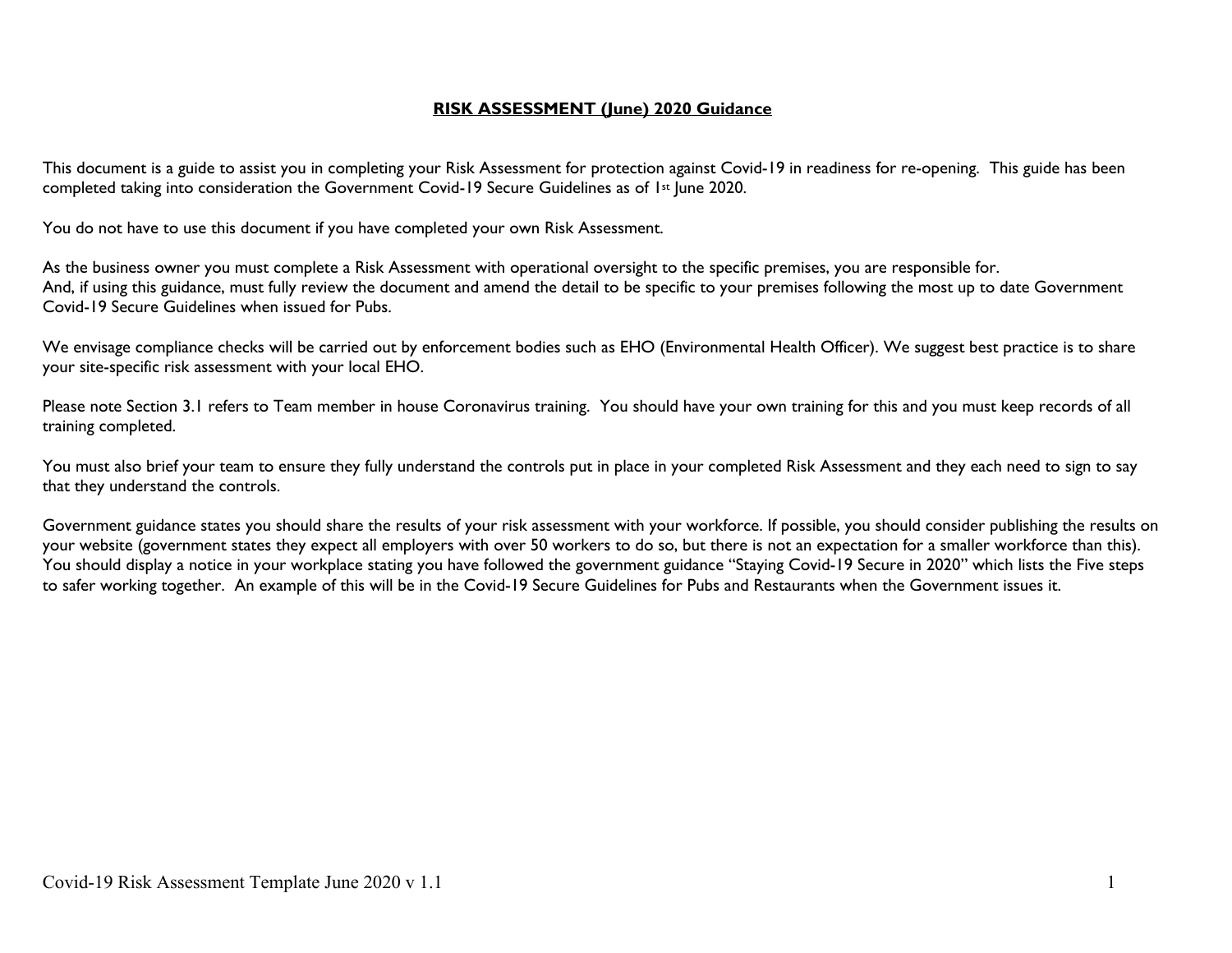## **RISK ASSESSMENT (June) 2020**

# **Name of Premises & Location: The Bear Cross - 2 Magna Road, Bear Cross, Bournemouth, BH11 9LU**

**Activity: Protection against Covid-19**

#### **Potential hazards: Infection & illness**

- **1. Coronavirus infection is acquired by 2 principle routes -** Whilst Coronavirus symptoms are often mild, it can cause acute illness & in some individuals death. Infection is acquired by 2 principle routes:
	- A. Airborne droplets carrying the virus which have been exhaled by an infected person. The risk is greatest when a person is displaying symptoms, but not all infected persons have symptoms. Coughs & sneezes increase infection risk. The virus can enter another person via mouth, nostrils or eyes.
	- B. Contamination of hands from touching a surface contaminated with virus particles (because an infected person has coughed or sneezed over it, or passed on the germs with their hands) & then touching your own face (mouth, nostrils, eyes) with your contaminated hands.
- **2. Protect yourself from infection in 2 principle ways -** Assume everyone is infected**:**
	- A. SAFE SOCIALISING Social distancing as far as possible, keep the minimum distance advocated by government from all other people. This will reduce risk that you inhale airborne virus particles from an infected person.
	- B. WASH HANDS REGULARLY. Ensure all team members wash hands frequently & vigorously using soap and water for 20 seconds in which they have been trained. They should avoid touching their face. This should be monitored throughout & take teams to task when not employed. Regular reminders will help employees adopt this safe behaviour.

## **EFFECTIVE HANDWASHING WITH SOAP & WATER IS YOUR BEST DEFENCE AGAINST INFECTION**

- **3. Looking after your team -** Effective precautions must be employed which will significantly reduce transmission of the virus between people
	- A. All team members must complete in house Coronavirus Training before returning to work & on recruitment. This will make them aware of the controls within this RA (Risk Assessment). No team members may work unless they have completed the training.
	- B. Should a team member develop symptoms whilst at work, they should be sent home immediately to self-isolate.

Action required : - Phone 111 or 119 for a test and follow the guidance given from the NHS. Update the management team on your situation on a regular basis. Confirm results of you test as soon as available. Before returning to work you must complete Covid 19 return to work form.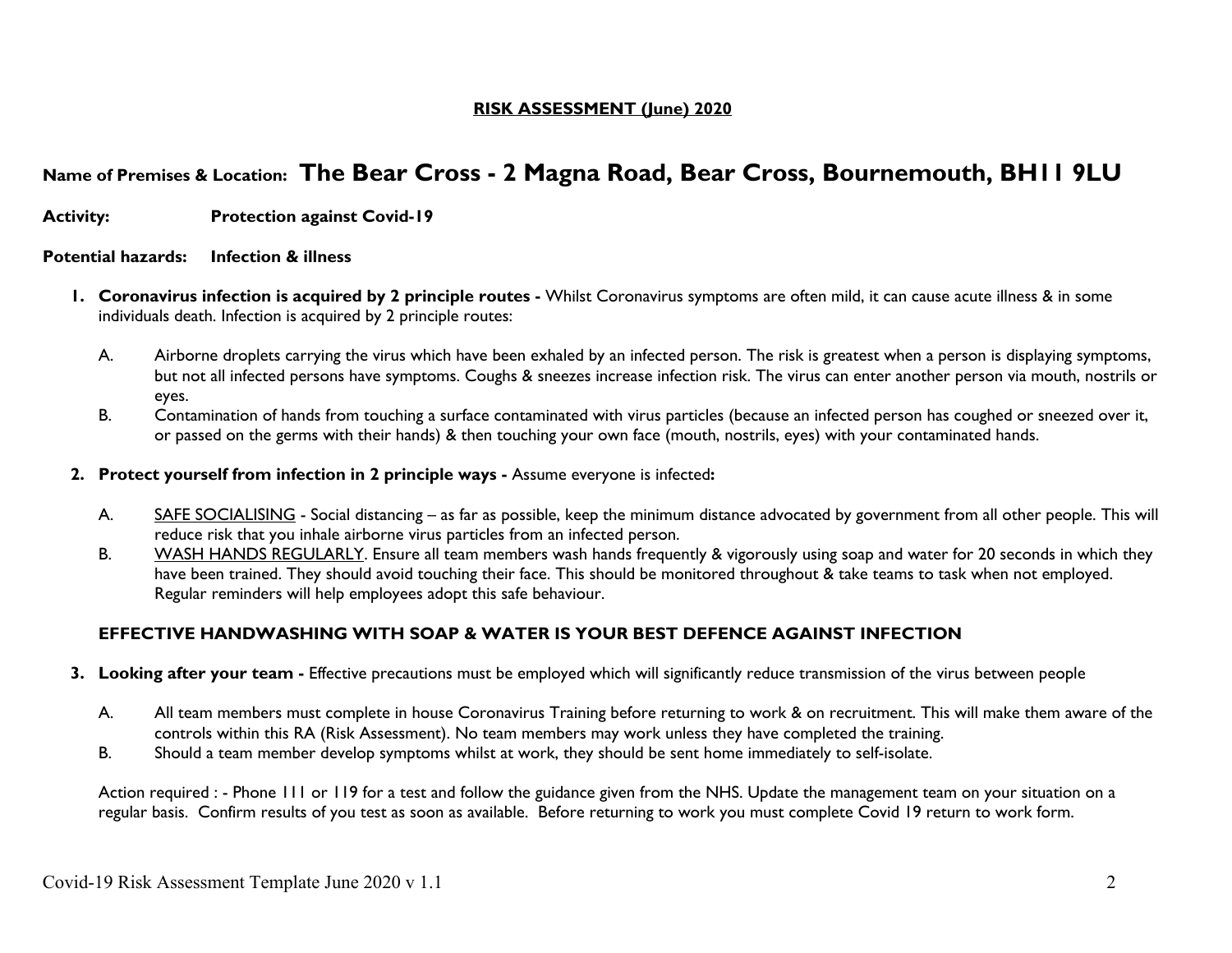- **4. Keep virus out of the building –** The Virus will only enter the building with another human. Either because they are infected or carry the virus on their hands. It is unlikely to be on stock delivered to the pub/restaurant.
	- A. Display a conspicuous sign that persons can read before entering the building, instructing persons with Covid-19 symptoms not to enter the building.
	- B. Brief team members not to come to work if they have symptoms, or have had symptoms in last 7 days OR someone in their household has had symptoms in previous 14 days.
	- C. Before each team member starts a shift, take their temperature. If above 37.8C, that individual must immediately return home & self-isolate.
	- D. Erect hand hygiene stations at both customer & team member entrances, together with signage requiring all persons on entering the building *sanitise their hands*. Team members must wash hands thoroughly & in accordance with their training, on arrival at work.
	- E. Unless travelling alone in a private vehicle, team members must not travel to work in their work clothing. They should change on arrival at work washing hands before & after changing. If changing clothes is impractical, e.g. due to lack of facilities, they should wear outer clothing over their workwear which can be removed on arrival.
	- F. Team members must not work at more than one pub. Do not loan staff out to other pubs.
- **5. Contractors –** You should instruct contractors to attend outside of trading hours when possible. If they are required to attend during trading hours, you should request they do the following:
	- A. Make an appointment with Duty Manager.
	- B. Call from car park/street on arrival so that access can be arranged, maintaining social distancing & coming into contact with minimum number of people.
	- C. Wear a face covering mask whilst in the building.
	- D. Beer deliveries will require access to cellar & then cellar vacated whilst stock is being delivered. Or alternatively social distance whilst delivery takes place. If possible, leave stock for 24hours or more before handling.
	- E. Always wear disposable gloves or wash hands after handling newly delivered stock.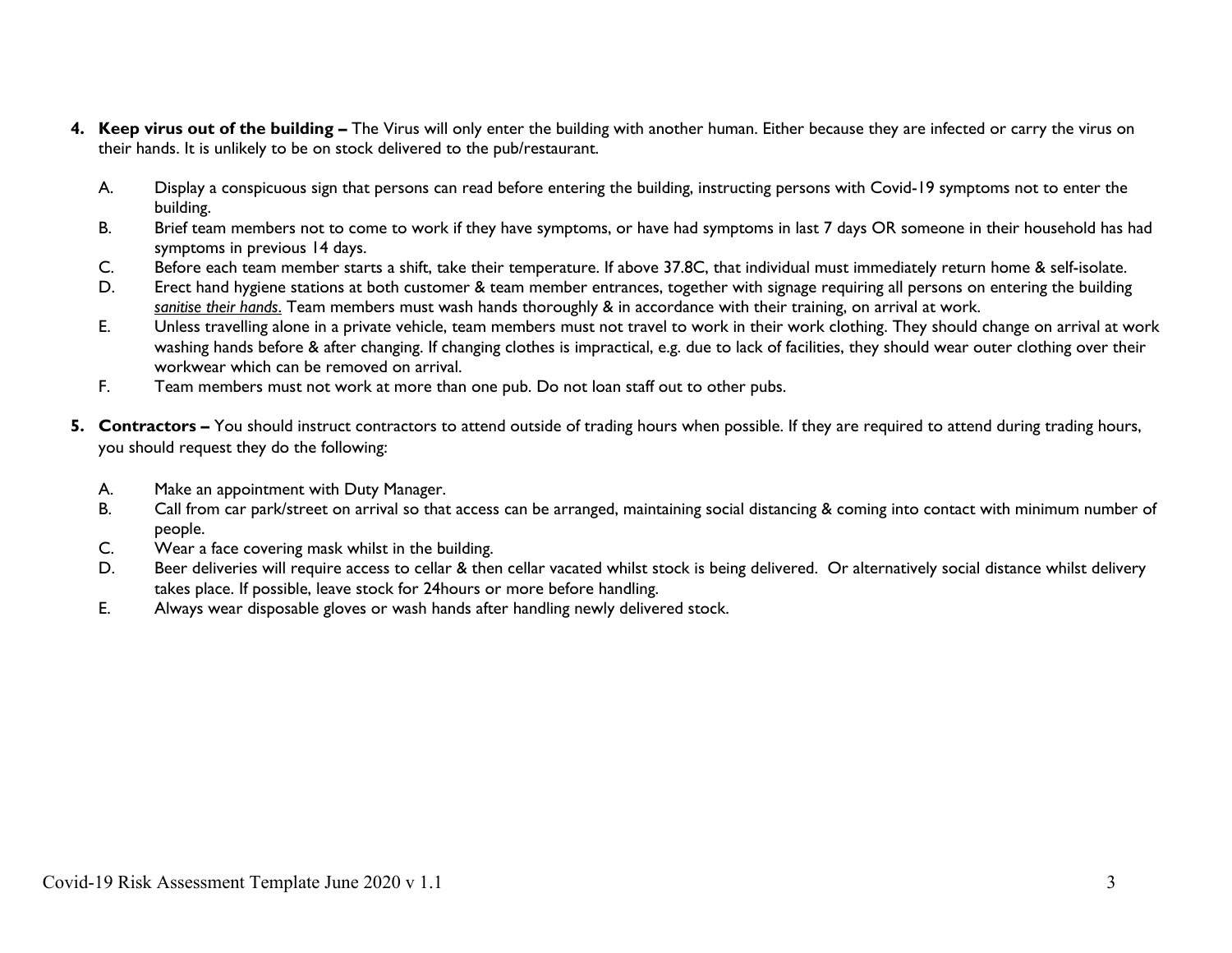**Risk Assessment control table:** The following table is a checklist for your risk assessment. If you answer "no" for any item you should provide further information on what alternative actions you are able to take to mitigate the risk.

|      | Control implemented (please tick Y/N)                                                                                                                                                                                                                                                                                          |            | N <sub>o</sub> | If a control has not been employed, what alternative                                                               |
|------|--------------------------------------------------------------------------------------------------------------------------------------------------------------------------------------------------------------------------------------------------------------------------------------------------------------------------------|------------|----------------|--------------------------------------------------------------------------------------------------------------------|
|      |                                                                                                                                                                                                                                                                                                                                |            |                | control / actions taken to resolve                                                                                 |
| 1.0  | <b>CUSTOMER</b>                                                                                                                                                                                                                                                                                                                |            |                |                                                                                                                    |
| 1.1  | Customer encouraged to pre-book tables.                                                                                                                                                                                                                                                                                        | <b>Yes</b> |                |                                                                                                                    |
| 1.2  | Walk-ins permitted if tables are available.                                                                                                                                                                                                                                                                                    | Yes        |                |                                                                                                                    |
| 1.3  | Vertical drinking will not be permitted. Customers may book tables in bar<br>area.                                                                                                                                                                                                                                             | <b>Yes</b> |                |                                                                                                                    |
| 1.4  | Put tape on floor parallel to bar to ensure tables & chairs do not encroach<br>within the safe social distance of anyone working behind the bar.                                                                                                                                                                               | Yes        |                |                                                                                                                    |
| 1.5  | Need to manage door during peak periods to ensure customers are not<br>bunching inside the pub. Queuing at entrance or in car park might be<br>necessary & social distancing may need to be encouraged via the door host.                                                                                                      | Yes        |                |                                                                                                                    |
| 1.6  | Trade area must be set up to maintain social distancing, some tables & chairs<br>removed or clearly marked as out of use.                                                                                                                                                                                                      | Yes        |                |                                                                                                                    |
| 1.7  | A single customer entrance has been identified with a separate exit door to<br>ensure one-way flow of customers. Signage makes this clear.                                                                                                                                                                                     | Yes        |                |                                                                                                                    |
| 1.8  | Alternative access point may be necessary for persons with impaired mobility.<br>Ensure a plan is in place & team are aware of this.                                                                                                                                                                                           | Yes        |                | Wheelchairs use same door for entrance and exit<br>Team member hosting to manage wheelchair exit<br>to reduce risk |
| 1.9  | Customer toilets are managed for single entry or sufficient urinals, hand wash<br>sinks & toilet cubicles are taken out of use to maintain social distancing.                                                                                                                                                                  | Yes        |                | One in one out                                                                                                     |
| 1.10 | Pinch points where social distancing cannot be maintained have been identified<br>& suitable precautions employed<br>Pinch points identified - guidance given to customers on arrival, staff training<br>given - one way system implemented - floor markings In place. Give way<br>system when one way system is not possible. | Yes        |                |                                                                                                                    |
| 1.11 | If possible, open windows etc. to increase flow of external air into building.                                                                                                                                                                                                                                                 | Yes        |                |                                                                                                                    |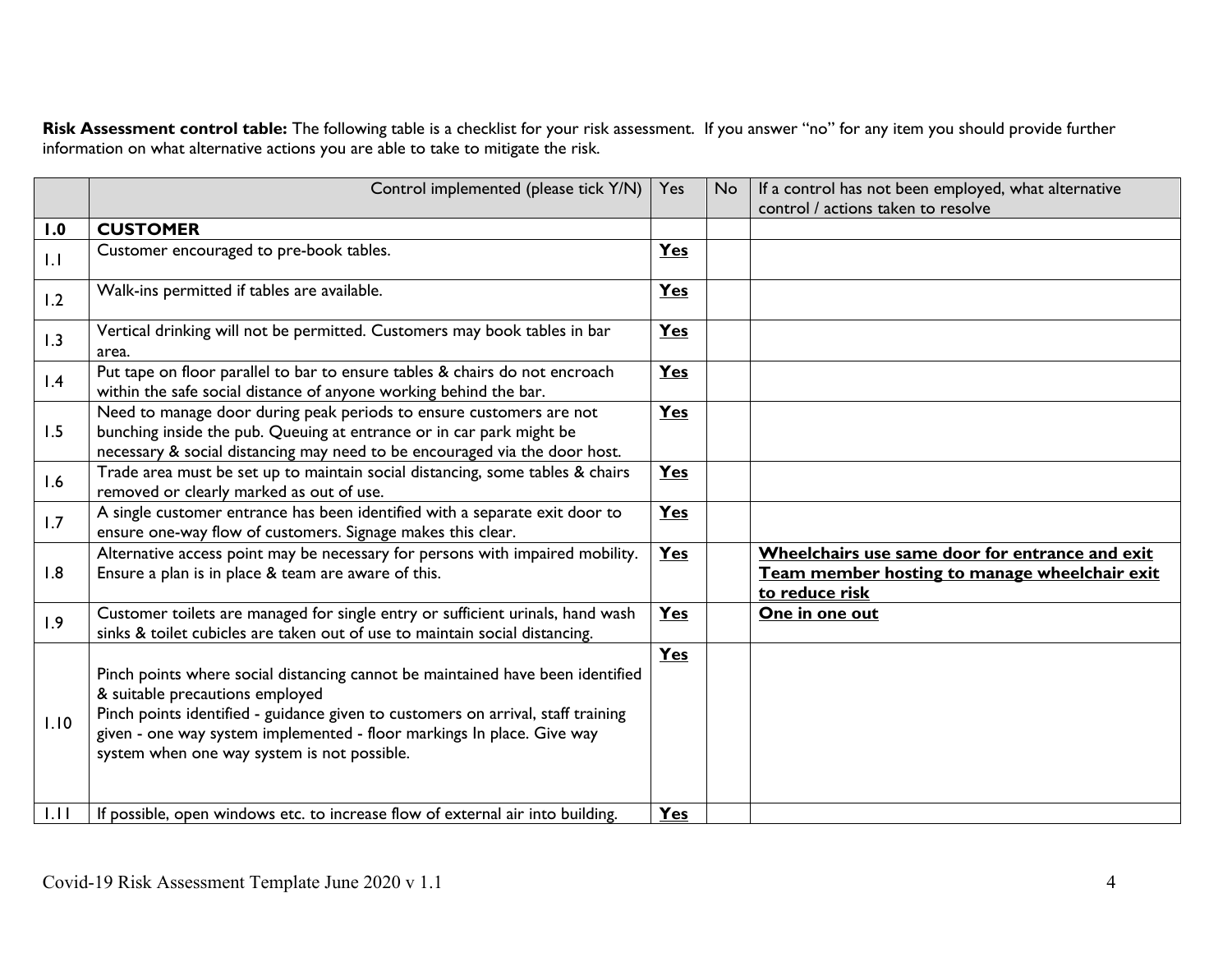|     | Control implemented (please tick Y/N)                                                                                                                                                                                                                                                                                                                                                                                                                                                                                                                                    |            | If a control has not been employed, what alternative<br>Yes<br><b>No</b><br>control / actions taken to resolve |                                                                                                     |
|-----|--------------------------------------------------------------------------------------------------------------------------------------------------------------------------------------------------------------------------------------------------------------------------------------------------------------------------------------------------------------------------------------------------------------------------------------------------------------------------------------------------------------------------------------------------------------------------|------------|----------------------------------------------------------------------------------------------------------------|-----------------------------------------------------------------------------------------------------|
| 2.0 | <b>TEAM</b>                                                                                                                                                                                                                                                                                                                                                                                                                                                                                                                                                              |            |                                                                                                                |                                                                                                     |
| 2.1 | Team members can stagger breaks & take them away from customers or at<br>least maintain social distancing.                                                                                                                                                                                                                                                                                                                                                                                                                                                               | <b>Yes</b> |                                                                                                                |                                                                                                     |
| 2.2 | Team members have been allocated to specific shift bubbles. Switching<br>Yes<br>between bubbles should not take place unless absolutely necessary and only<br>with approval.                                                                                                                                                                                                                                                                                                                                                                                             |            |                                                                                                                |                                                                                                     |
| 2.3 | Team meetings may only be conducted remotely. Any necessary one to one<br>meeting must observe social distancing.                                                                                                                                                                                                                                                                                                                                                                                                                                                        | <b>Yes</b> |                                                                                                                |                                                                                                     |
| 2.4 | All team members with a specific workstation. e.g. behind bar or in kitchen,<br>must be set up so that each station is self-sufficient to avoid unnecessary<br>moving around which may compromise social distancing. Staff may<br>occasionally pass each other on the cook-line or behind the bar, but this<br>should be avoided as much as possible. This may mean that only one person is<br>working the bar or one person in the kitchen.                                                                                                                             | <b>Yes</b> |                                                                                                                | Where not possible social distancing with PPE and<br>extra cleaning ie. sanitising methods in place |
| 2.5 | Keep uniforms clean. This gives customers confidence.                                                                                                                                                                                                                                                                                                                                                                                                                                                                                                                    | Yes        |                                                                                                                |                                                                                                     |
|     |                                                                                                                                                                                                                                                                                                                                                                                                                                                                                                                                                                          |            |                                                                                                                |                                                                                                     |
| 3.0 | <b>BAR SET UP</b>                                                                                                                                                                                                                                                                                                                                                                                                                                                                                                                                                        |            |                                                                                                                |                                                                                                     |
| 3.1 | Where possible, all drinks will be served to customers seated at tables. Bar<br>tenders should have their own workspace, including dedicated ice bucket,<br>scoop, fruit & tongs.<br>These together with any spirit bottles should be cleaned & sanitised at the<br>end of each shift or on change over. If bar is large enough for 2 people, each<br>space should be marked out with floor tape.                                                                                                                                                                        | Yes        |                                                                                                                |                                                                                                     |
|     |                                                                                                                                                                                                                                                                                                                                                                                                                                                                                                                                                                          |            |                                                                                                                |                                                                                                     |
| 4.0 | <b>KITCHEN SET UP</b>                                                                                                                                                                                                                                                                                                                                                                                                                                                                                                                                                    |            |                                                                                                                |                                                                                                     |
| 4.1 | Social distancing must be maintained in the kitchen. If this is not possible, then<br>only one person to work there. More preparation & cleaning time may be<br>required outside of trading hours. Where more than one person working in<br>kitchen, each must have their own workstation. Do not mark out sections<br>with floor tape, this may become a trip hazard & will become a dirt trap.<br>Ensure each member of kitchen team understands the boundaries of their<br>workstation & that they have their own dedicated utensils, including<br>temperature probe. | Yes        |                                                                                                                | Training undrtaken when more than one person in<br>kitchen PPE compulsory                           |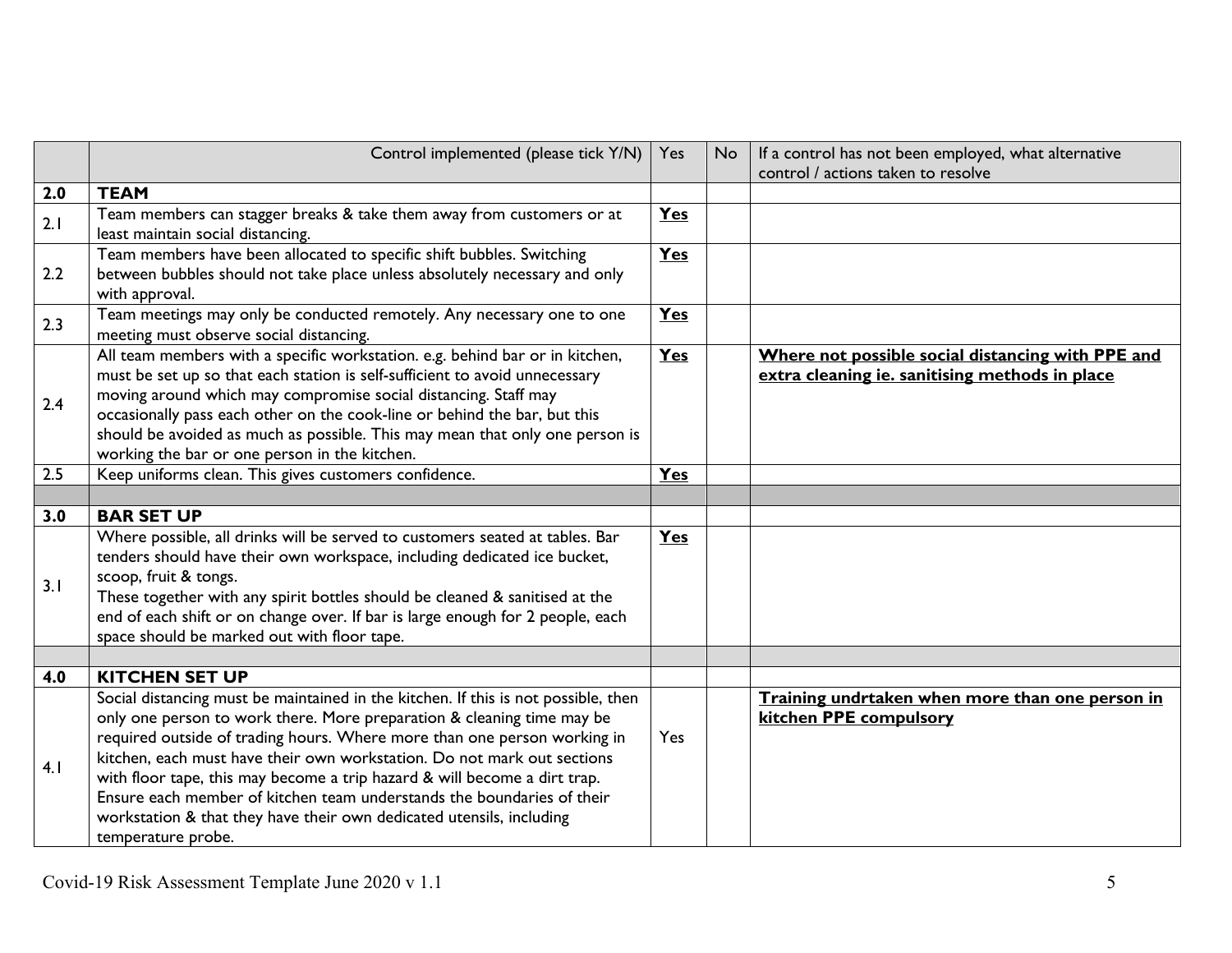|     | Control implemented (please tick Y/N)                                                                                                                                                                                                                                                                                      |            | <b>No</b> | If a control has not been employed, what alternative<br>control / actions taken to resolve |
|-----|----------------------------------------------------------------------------------------------------------------------------------------------------------------------------------------------------------------------------------------------------------------------------------------------------------------------------|------------|-----------|--------------------------------------------------------------------------------------------|
|     | <b>KITCHEN SET UP CONTINUED</b>                                                                                                                                                                                                                                                                                            |            |           |                                                                                            |
| 4.2 | Record here, number who can work in kitchen. Do not include staff collecting<br>food for service.<br>$\overline{3}$                                                                                                                                                                                                        |            |           |                                                                                            |
| 4.3 | Put utensils though pot wash machine between shifts.                                                                                                                                                                                                                                                                       | Yes        |           |                                                                                            |
| 4.4 | Do not share pens when completing due diligence paperwork.                                                                                                                                                                                                                                                                 | <b>Yes</b> |           |                                                                                            |
| 4.5 | Disposable gloves should be worn for taking in food deliveries & then<br>discarded once this task is complete. Remembering to wash hands after use.                                                                                                                                                                        | <b>Yes</b> |           |                                                                                            |
| 4.6 | Only one person in walk in storage space at a time.                                                                                                                                                                                                                                                                        | Yes        |           |                                                                                            |
| 4.7 | Do not allow delivery drivers to enter the BOH (Back of House) area.                                                                                                                                                                                                                                                       | Yes        |           |                                                                                            |
|     |                                                                                                                                                                                                                                                                                                                            |            |           |                                                                                            |
| 5.0 | <b>HAND SANITISER DISPENSES</b>                                                                                                                                                                                                                                                                                            |            |           |                                                                                            |
| 5.1 | Should be installed FOH (front of house) and BOH (back of house).                                                                                                                                                                                                                                                          | Yes        |           |                                                                                            |
| 5.2 | At customer & team member entrance.                                                                                                                                                                                                                                                                                        | Yes        |           |                                                                                            |
| 5.3 | Adjacent to working till, one for team & another for customers.                                                                                                                                                                                                                                                            | Yes        |           |                                                                                            |
| 5.4 | BOH in location for frequent use.                                                                                                                                                                                                                                                                                          |            |           |                                                                                            |
|     |                                                                                                                                                                                                                                                                                                                            |            |           |                                                                                            |
| 6.0 | <b>REDUCE CONTACT</b>                                                                                                                                                                                                                                                                                                      |            |           |                                                                                            |
| 6.1 | Display signage encouraging customers to use contactless payment or on<br>Order & Pay digital platform if available.                                                                                                                                                                                                       | Yes        |           |                                                                                            |
| 6.2 | Identify a single till where customers can order & pay for food. Put tape on<br>floor to identify social distancing requirements.                                                                                                                                                                                          | <b>Yes</b> |           | Only payment at tables permitted                                                           |
| 6.3 | Any operational tills must be protected with a plexiglass screen & hand<br>sanitizing gel. The PDQ machine & printer should be on the customer side of<br>the screen. If plexiglass screen not available, use face visors, or social<br>distancing should be maintained throughout the transaction (amend<br>accordingly). | <b>Yes</b> |           | Team wearing visors compulsory<br>No payment at tills                                      |
| 6.4 | Any cash transactions should be through the gap in the screen or if no screen<br>ask customer to place cash on the counter and step back following social<br>distancing throughout the transaction (amend accordingly).                                                                                                    | Yes        |           | If cash payments taken customer to remain at<br>table Team wearing visors                  |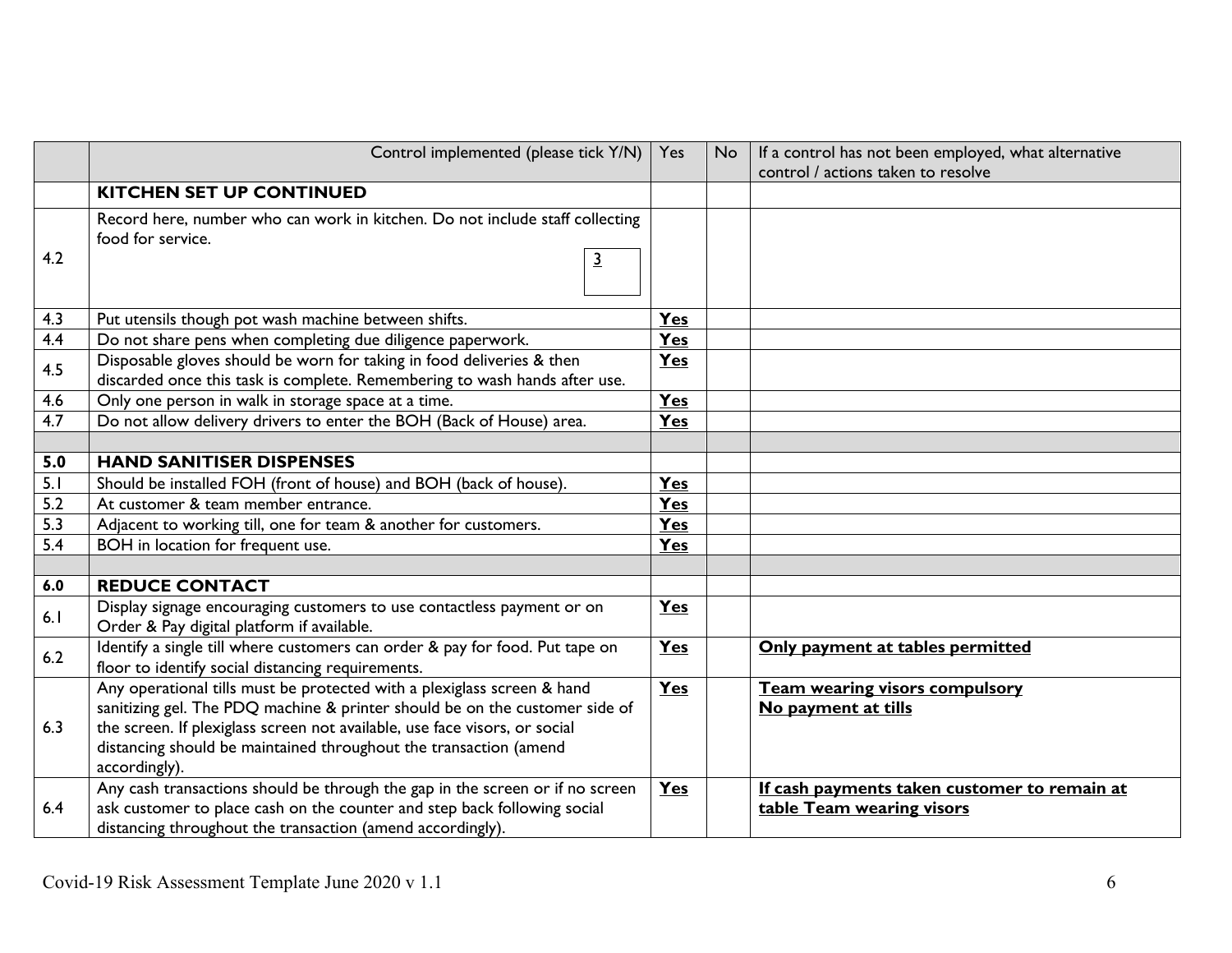|                                                                                                                                                                                                                                                                                                                                                                                                                                             | Control implemented (please tick Y/N)                                                                                                                                                                                                                                                                               | Yes        | <b>No</b> | If a control has not been employed, what alternative                                            |
|---------------------------------------------------------------------------------------------------------------------------------------------------------------------------------------------------------------------------------------------------------------------------------------------------------------------------------------------------------------------------------------------------------------------------------------------|---------------------------------------------------------------------------------------------------------------------------------------------------------------------------------------------------------------------------------------------------------------------------------------------------------------------|------------|-----------|-------------------------------------------------------------------------------------------------|
|                                                                                                                                                                                                                                                                                                                                                                                                                                             |                                                                                                                                                                                                                                                                                                                     |            |           | control / actions taken to resolve                                                              |
|                                                                                                                                                                                                                                                                                                                                                                                                                                             | <b>REDUCE CONTACT CONTINUED</b>                                                                                                                                                                                                                                                                                     |            |           |                                                                                                 |
| 6.5                                                                                                                                                                                                                                                                                                                                                                                                                                         | Customers will be expected to remain seated; food & drink will be taken to<br>their table or service collection point. If customers are being served drink at<br>the bar social distancing must be observed. The server moves back from the<br>bar once placing drinks at the collection point (amend accordingly). | Yes        |           |                                                                                                 |
| Team members will need to be FOH to deliver plated food & drinks to tables<br>& to collect used crockery & glassware. If it is not possible to create a service<br>drop of and collection point for food and drinks, in such circumstances social<br>6.6<br>distancing cannot be maintained. Keep contact time with customers to a<br>minimum. Ensure adequate face masks/coverings are available should team<br>members wish to wear them. |                                                                                                                                                                                                                                                                                                                     | <b>Yes</b> |           |                                                                                                 |
|                                                                                                                                                                                                                                                                                                                                                                                                                                             |                                                                                                                                                                                                                                                                                                                     |            |           |                                                                                                 |
| 7.0                                                                                                                                                                                                                                                                                                                                                                                                                                         | <b>TABLE SET UP &amp; TURNING</b>                                                                                                                                                                                                                                                                                   |            |           |                                                                                                 |
| 7.1                                                                                                                                                                                                                                                                                                                                                                                                                                         | Tables will be left empty between customers.                                                                                                                                                                                                                                                                        | Yes        |           |                                                                                                 |
| 7.2                                                                                                                                                                                                                                                                                                                                                                                                                                         | Cutlery & condiment sachets will be brought to table at same time food is<br>served.                                                                                                                                                                                                                                | Yes        |           |                                                                                                 |
| 7.3                                                                                                                                                                                                                                                                                                                                                                                                                                         | Single use napkins only & disposable sauce sachets. No reusable bottles.                                                                                                                                                                                                                                            | Yes        |           |                                                                                                 |
| 7.4                                                                                                                                                                                                                                                                                                                                                                                                                                         | Clear, clean & sanitise tables & chair backs (where customers may have<br>touched them) between each party of customers.                                                                                                                                                                                            | Yes        |           |                                                                                                 |
| 7.5                                                                                                                                                                                                                                                                                                                                                                                                                                         | If necessary, return table & chairs to safe distance from others.                                                                                                                                                                                                                                                   | $Y_{es}$   |           |                                                                                                 |
| 7.6                                                                                                                                                                                                                                                                                                                                                                                                                                         | Use glass trays to collect empty glasses. Do not put fingers where customers<br>mouths have been.                                                                                                                                                                                                                   | Yes        |           | Gloves to be worn when clearing tables and<br>disposed of in pedal bin provided then wash hands |
| 7.7                                                                                                                                                                                                                                                                                                                                                                                                                                         | Always wash hands after clearing tables & glassware.                                                                                                                                                                                                                                                                | Yes        |           |                                                                                                 |
| 7.8                                                                                                                                                                                                                                                                                                                                                                                                                                         | A pedal bin with close fitting lid, must be provided for staff to dispose of face<br>masks & disposable gloves.                                                                                                                                                                                                     | Yes        |           |                                                                                                 |
|                                                                                                                                                                                                                                                                                                                                                                                                                                             |                                                                                                                                                                                                                                                                                                                     |            |           |                                                                                                 |
| 8.0                                                                                                                                                                                                                                                                                                                                                                                                                                         | <b>CLEANING MONITOR</b>                                                                                                                                                                                                                                                                                             |            |           |                                                                                                 |
| 8.1                                                                                                                                                                                                                                                                                                                                                                                                                                         | Touching of some surfaces is unavoidable. Frequent cleaning with suitable<br>sanitizer will kill the virus if it is on the surface                                                                                                                                                                                  | Yes        |           |                                                                                                 |
| 8.2                                                                                                                                                                                                                                                                                                                                                                                                                                         | Use your nominated cleaning sanitiser.                                                                                                                                                                                                                                                                              | <b>Yes</b> |           |                                                                                                 |
| 8.3                                                                                                                                                                                                                                                                                                                                                                                                                                         | Increase frequency of cleaning of all surfaces that are frequently touched.<br>These include door push plates & handles, till buttons, card machines & office                                                                                                                                                       | Yes        |           | <b>Cleaning schedules in place</b>                                                              |